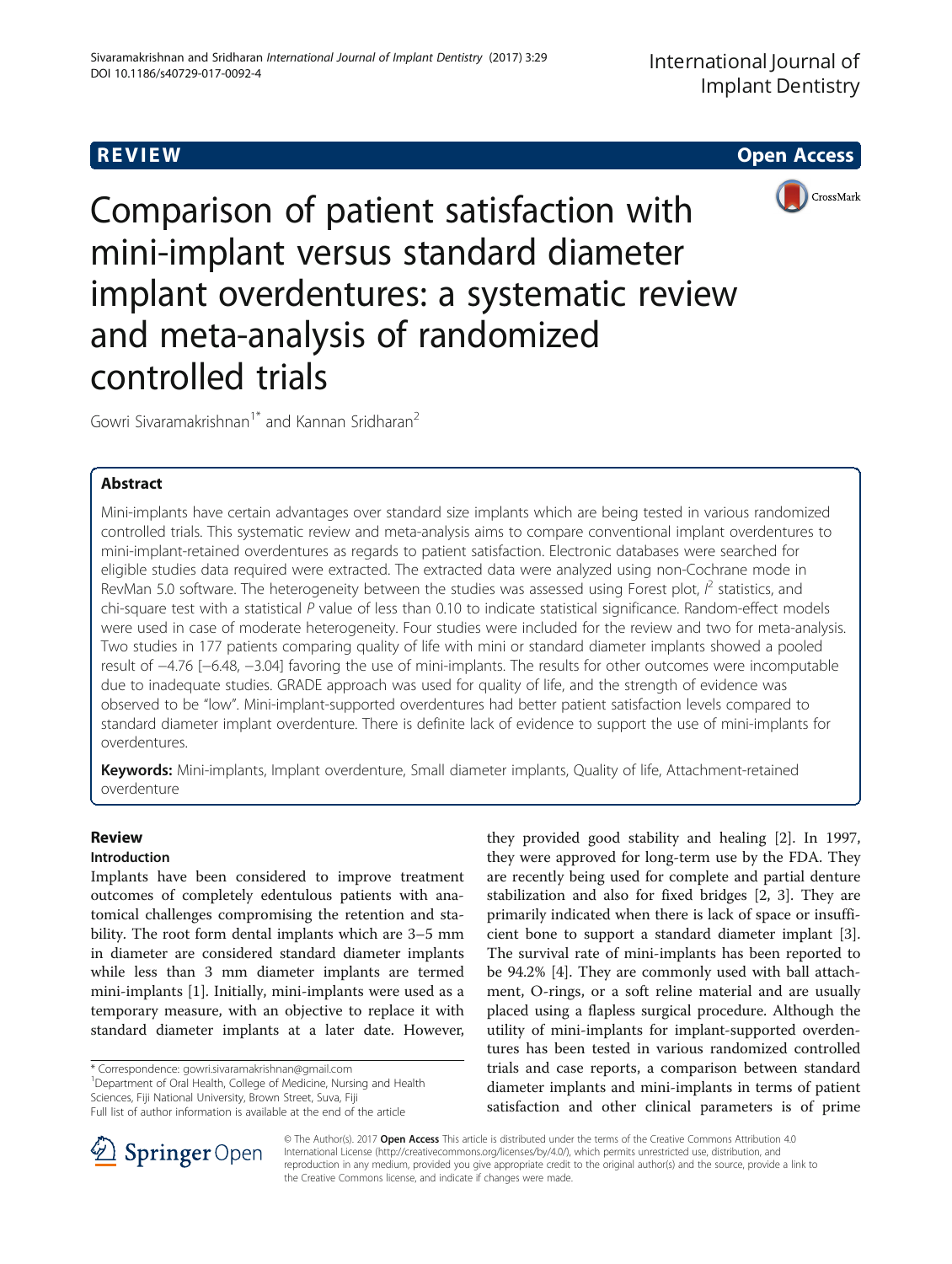<span id="page-1-0"></span>importance. Hence, the aim of this systematic review and meta-analysis is to identify patient satisfaction with mini-implant-retained overdentures compared to standard diameter implant-retained overdentures.

## Materials and methodology

# Information sources and search strategy

The protocol for this review was registered with International prospective register of systematic reviews (PROSPERO) with the registration number CRD42016043075. The review protocol can be accessed at [https://www.crd.york.ac.uk/PROSPERO/](https://www.crd.york.ac.uk/PROSPERO/display_record.asp?ID=CRD42016043075) [display\\_record.asp?ID=CRD42016043075](https://www.crd.york.ac.uk/PROSPERO/display_record.asp?ID=CRD42016043075). A through literature search was conducted and was completed on 9 July 2016. The primary database used was MEDLINE (via PubMed), Cochrane Central Register of Clinical Trials (CENTRAL), and Database of Abstracts of Reviews of Effects (DARE). The search strategy was ((((((implant overdenture [tiab] OR dentur\* [tiab] OR full dentur\* [tiab])) AND (implan\* [tiab] OR mini-implan\* [tiab] OR mini implan\* [tiab] OR narrow implan\* [tiab] OR diameter reduced implan\* [tiab])) AND Humans[Mesh])) AND

((randomized [tiab] OR randomised [tiab] OR RCT [tiab] OR clinical trial [tiab]) AND Humans[Mesh])) NOT ((review [pt] OR review [ti] OR meta-analysis [tiab] OR metaanalysis [tiab]) AND Humans[Mesh]). This search was further supplemented by hand searching of relevant references from review articles and other eligible studies. No limits were applied to the year of study but studies published only in English language were included for the present review.

## Eligibility criteria

Only those studies with randomized controlled design with the following requirements were included in the present study:

- 1. Type of participants—Completely edentulous patients requiring two or four mini-implants or standard diameter implants in the maxilla or mandible for implant-supported overdentures.
- 2. Type of intervention—Two or four mini-implants placed in the maxilla or mandible with no limits

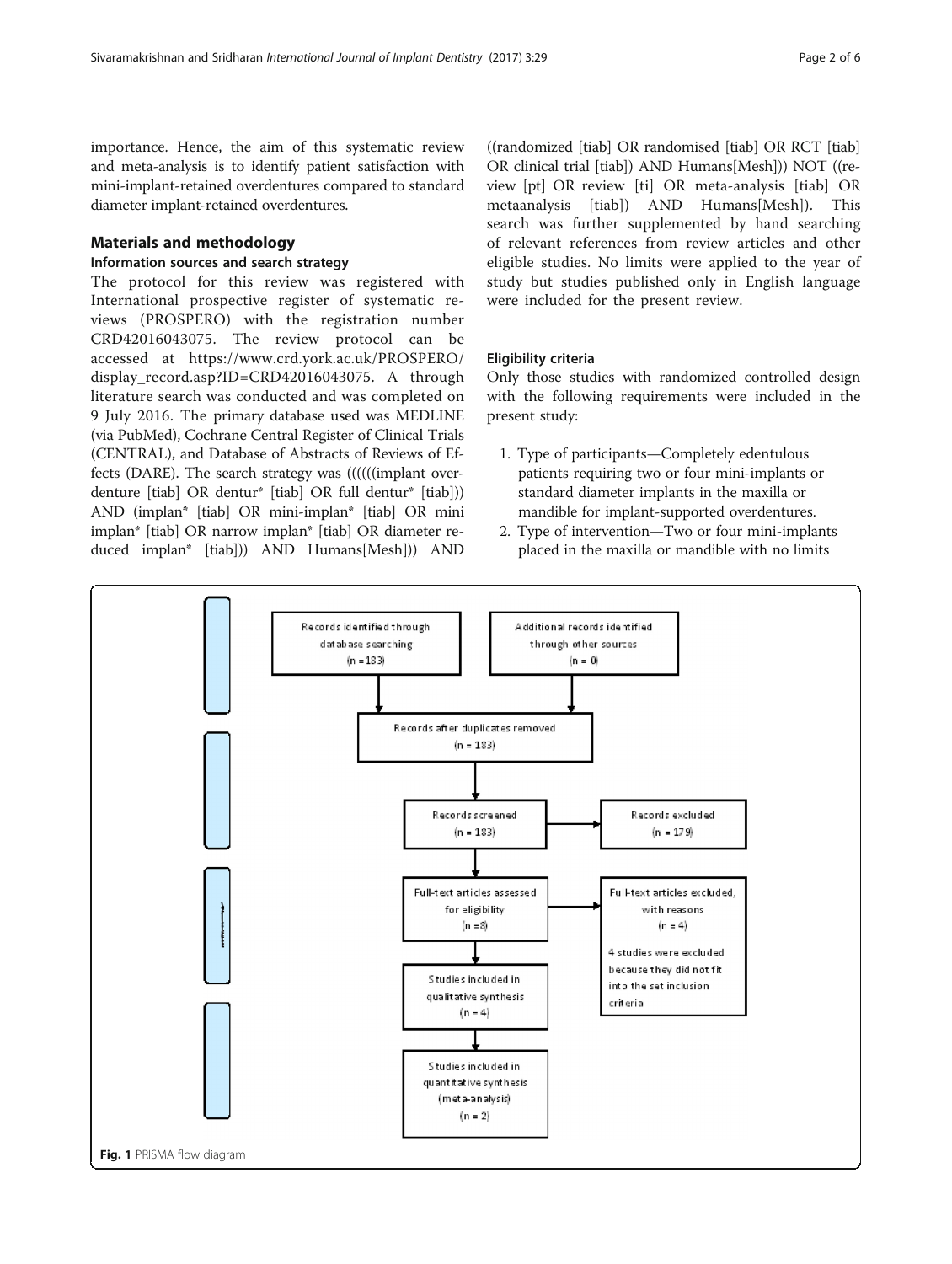<span id="page-2-0"></span>

| Author              | Participant                                                                                 | Intervention                                                                                                          | Comparator                                  | Outcome                                                                    |
|---------------------|---------------------------------------------------------------------------------------------|-----------------------------------------------------------------------------------------------------------------------|---------------------------------------------|----------------------------------------------------------------------------|
| De Souza 2015[8]    | eligible to receive implant-supported<br>120 edentulous patients completely<br>overdentures | 80 patients received 2 or 4 mini-implants at lents received 2 standard diameter<br>for implant-supported overdentures | implants for implant-supported overdentures | Patient satisfaction as measured by oral<br>health-related quality of life |
| Omran M 2013[9]     | eceive implant-supported overdentures                                                       | 7 patients received 4 mini-implants for                                                                               | implants for implant-supported overdentures | probing depth, radiographic evaluation                                     |
|                     | 4 patients completely eligible to                                                           | implant-supported overdentures                                                                                        | 7 patients received 2 standard diameter     | Clinical evaluation—gingival index,                                        |
| Rebeiro AB 2015[10] | receive implant-supported overdentures                                                      | 80 patients received 2 or 4 mini-implants                                                                             | implants for implant-supported overdentures | VAS measured post-operative pain                                           |
|                     | 120 patients completely eligible to                                                         | for implant-supported overdentures                                                                                    | 40 patients received 2 standard diameter    | and discomfort                                                             |
| Persic S 2016 [11]  | eceive implant-supported overdentures                                                       | 50 patients received 4 mini-implants for                                                                              | implants for implant-supported overdentures | Overall patient satisfaction as measured                                   |
|                     | 122 patients completely eligible to                                                         | implant-supported overdentures                                                                                        | 72 patients received 2 standard diameter    | using OHIP-14                                                              |
|                     |                                                                                             |                                                                                                                       |                                             |                                                                            |

Table 1 List of included studies Table 1 List of included studies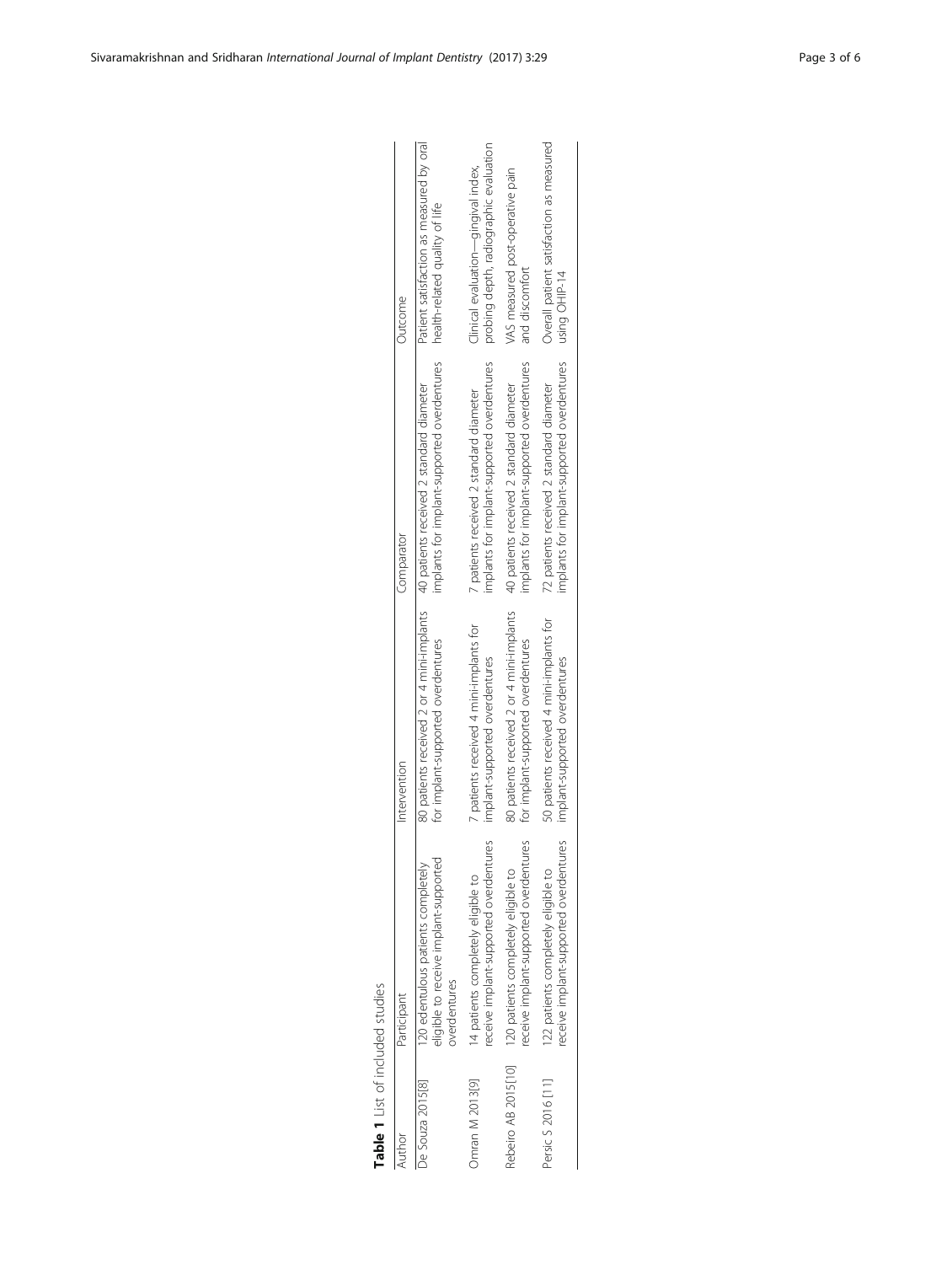on technique of placement, loading protocol, or the attachment system used.

- 3. Comparison—Two or four conventional/standard diameter implants placed in the maxilla or mandible with no limits on technique of placement, loading protocol, or the attachment system used.
- 4. Outcome—Patient satisfaction was the primary outcome. The secondary outcomes were the outcomes measured in the included studies apart from patient satisfaction.

## Study procedure

Both the authors of this study independently screened the abovementioned databases for studies and independently reviewed abstracts for suitability. Full-text articles were obtained for those found to be eligible to be included in the review and those that were inconclusive on the abstract screening. A pre-tested data extraction form was created, and both the authors independently extracted the following data from each eligible study: trial site, year, trial methods, participants, intervention, and outcomes. Disagreement between the authors was resolved through discussion. The extracted data were analyzed using non-Cochrane mode in RevMan 5.0 software. The methodological quality of eligible trials was independently assessed by both the authors using the Cochrane collaboration's tool for assessing the risk of bias. We followed the guidance to assess whether trials took adequate steps to reduce the risk of bias across six domains: sequence generation, allocation concealment, blinding (of participants, personnel, and outcome assessors), incomplete outcome data, selective outcome reporting, and other sources of bias. The judgment was categorized into low, high, or unclear risk of bias [\[5](#page-5-0)]. Percent difference between the mini-implant group (experimental) and standard diameter implant (control) was assessed from each of the eligible studies, and the mean difference in the percent and percent standard error was considered for final assessment. The heterogeneity between the studies were assessed using the Forest plot visually,  $I^2$  statistics wherein more than 50% was considered to have moderate to severe heterogeneity, and chisquare test with a statistical  $P$  value of less than 0.10 to indicate statistical significance. Random-effect models were used in case of moderate heterogeneity. Considering the presence of very few trials that can be included in the review, publication bias could not be assessed. The present meta-analysis was conducted and presented in accordance with Preferred Reporting Items for Systematic Reviews and Meta-Analyses (PRISMA) guidelines [\[6\]](#page-5-0). The grading of quality of included studies was carried out as per Cochrane's grading of recommendations assessment, development and evaluation tool (GRADE) [\[7](#page-5-0)].

# Results

## Study details

A total of 183 articles were identified using the search strategy. Screening of these papers yielded four studies comparing mini-implant-retained overdentures and standard diameter implant overdentures and were found eligible to be included in the systematic review [\[8](#page-5-0)–[11](#page-5-0)]. Two studies [\[8](#page-5-0), [11](#page-5-0)] comparing patient satisfaction between the groups were included for the meta-analysis. The PRISMA flow diagram is depicted in Fig. [1](#page-1-0). The key characteristics of the included studies are mentioned in Table [1](#page-2-0) [\[8](#page-5-0)–[11](#page-5-0)]. Risk of bias of the included studies is depicted in Fig. 2.

## Pooled results

Quality of life Two studies [[8, 11\]](#page-5-0) in a total of 177 patients compared patient satisfaction with miniimplant-retained overdentures compared to standard diameter implant-supported overdentures. The pooled result was −4.76 [−6.48, −3.04] favoring the use of mini-implants (Fig. [3\)](#page-4-0).

Other outcomes One [[9\]](#page-5-0) of the included studies reported marginal bone loss, failure rate of implants,

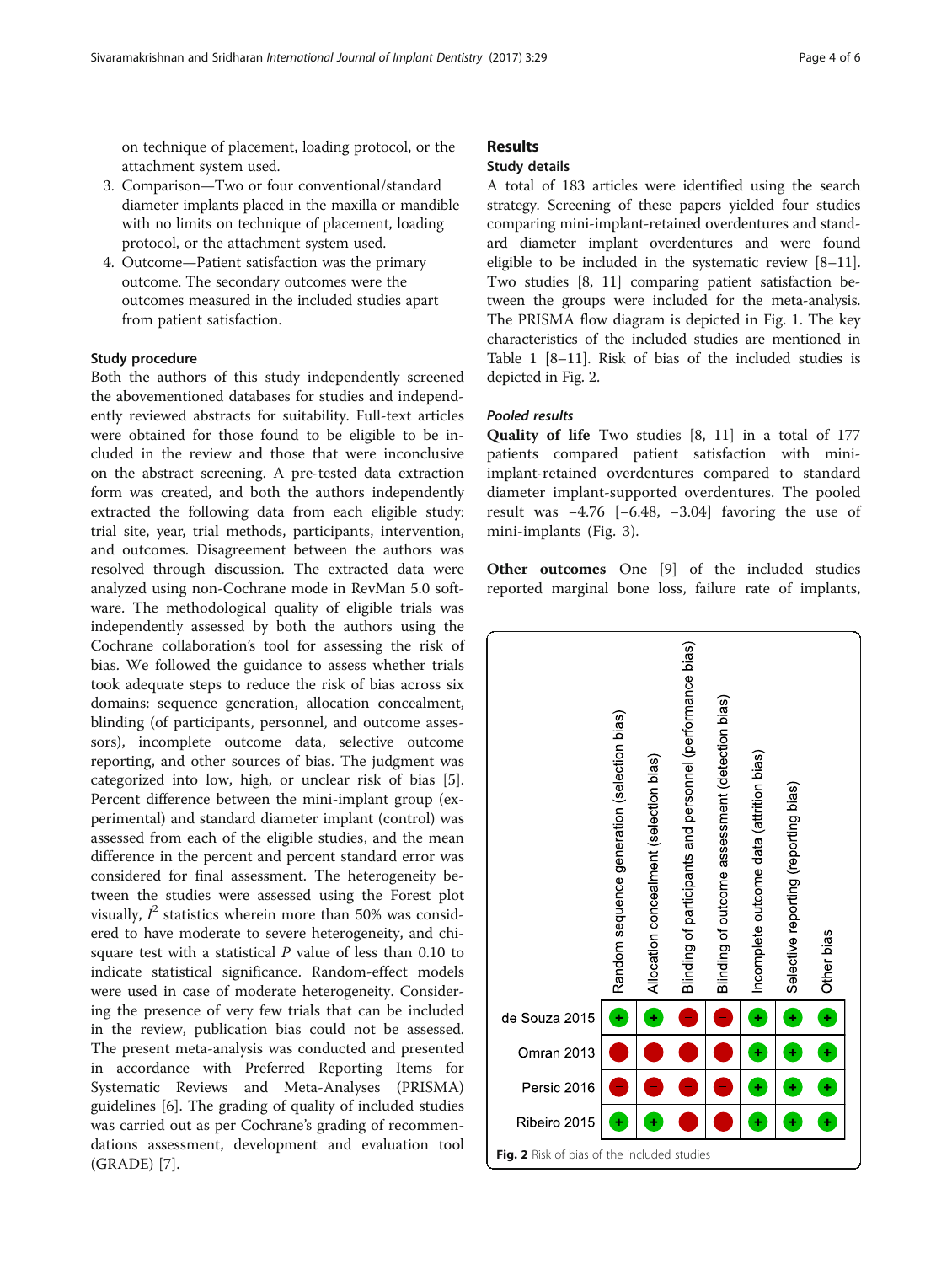<span id="page-4-0"></span>

and clinical parameters and pooling of the study results was not possible indicating inadequate evidence. One study [\[10\]](#page-5-0) reported post-operative pain and discomfort as measured by VAS and pooling of the study results was not possible due to inadequate evidence.

Grading the strength of evidence GRADE approach was used for only one of the eligible outcomes which was patient satisfaction and the strength of evidence was observed to be "low" (Table 2).

## **Discussion**

This study is an attempt to identify patient satisfaction with mini-implant overdentures compared to standard diameter implant-supported overdentures in completely edentulous patients. Implant-supported overdentures have been reported to offer many advantages like decreased bone resorption, reduced prosthesis movement, better esthetics, better occlusion and tooth positioning, improved occlusal load direction, and maintenance of occlusal vertical dimension. Two or four implants placed in the mandible or maxilla for implant-supported overdentures have been reported to improve quality of life compared to conventional dentures [[12\]](#page-5-0). Standard diameter implants have been customarily placed; however, mini-implants have been tried in various randomized controlled trials. Mini-implants are usually less than 3 mm in diameter and are available as a single-piece system. The main advantage of using mini-implants compared to standard implants is that they could be used in individuals with large amount of bone atrophy. The other advantage of mini-implants are less invasive placement and shorter healing time, no need of bone grafts, less discomfort, and fewer complications. However, they are not indicated in patients with grinding and clenching. Four mini-implants are preferred for implantsupported overdentures in either arch [\[13\]](#page-5-0).

Considering the advantages of mini-implants, various randomized controlled trials have been tried on miniimplant-supported overdentures for edentulous arches. Unfortunately, studies comparing mini-implants with standard diameter implants were few in number. The parameters tested in these studies were patient satisfaction, bone loss, clinical and radiographic parameters, postoperative pain and discomfort, and failures. In the present review, only four studies were identified comparing standard diameter implants to mini-implants for overdentures in edentulous patients. Only two out of the four reported patient satisfaction and this was found to favor miniimplants. The other outcomes measured in these included studies could not be pooled because of lack of sufficient data. This indicates a definite lack of evidence to compare mini-implants to standard diameter implants for overdentures. Considering the advantages of mini-implants, more high-quality randomized controlled trials comparing mini with standard diameter implants are to be initiated. These trials should be based on testing both patient satisfaction and also other clinical and radiographic outcomes measuring overall success of these implants for implant-retained overdentures.

|  |  |  |  |  | Table 2 Grading the strength of evidence |
|--|--|--|--|--|------------------------------------------|
|--|--|--|--|--|------------------------------------------|

|          | Comparison of parameters between standard and mini-implants for implant-supported overdenture:                                                                                                                                                                                                                                                                                                                                                                                                                                               |                                  |                                                       |
|----------|----------------------------------------------------------------------------------------------------------------------------------------------------------------------------------------------------------------------------------------------------------------------------------------------------------------------------------------------------------------------------------------------------------------------------------------------------------------------------------------------------------------------------------------------|----------------------------------|-------------------------------------------------------|
| Outcomes | Parameter values                                                                                                                                                                                                                                                                                                                                                                                                                                                                                                                             | No. of participants<br>(studies) | Quality of the evidence<br>(GRADE)                    |
| OoL      | The mean QoL in the intervention groups was 4.76 lower (6.48 to 3.04 lower)<br>than the control                                                                                                                                                                                                                                                                                                                                                                                                                                              | 177<br>(2 studies)               | $\oplus \oplus \ominus \ominus$<br>low <sup>a,b</sup> |
|          | <b>GRADE Working Group grades of evidence</b><br>High quality: Further research is very unlikely to change our confidence in the estimate of effect.<br>Moderate quality: Further research is likely to have an important impact on our confidence in the estimate<br>of effect and may change the estimate.<br>Low quality: Further research is very likely to have an important impact on our confidence in the estimate<br>of effect and is likely to change the estimate.<br>Very low quality: We are very uncertain about the estimate. |                                  |                                                       |
|          | <sup>a</sup> The total number of study population was small in both the studies                                                                                                                                                                                                                                                                                                                                                                                                                                                              |                                  |                                                       |

b Only two eligible studies have assessed the outcome parameters